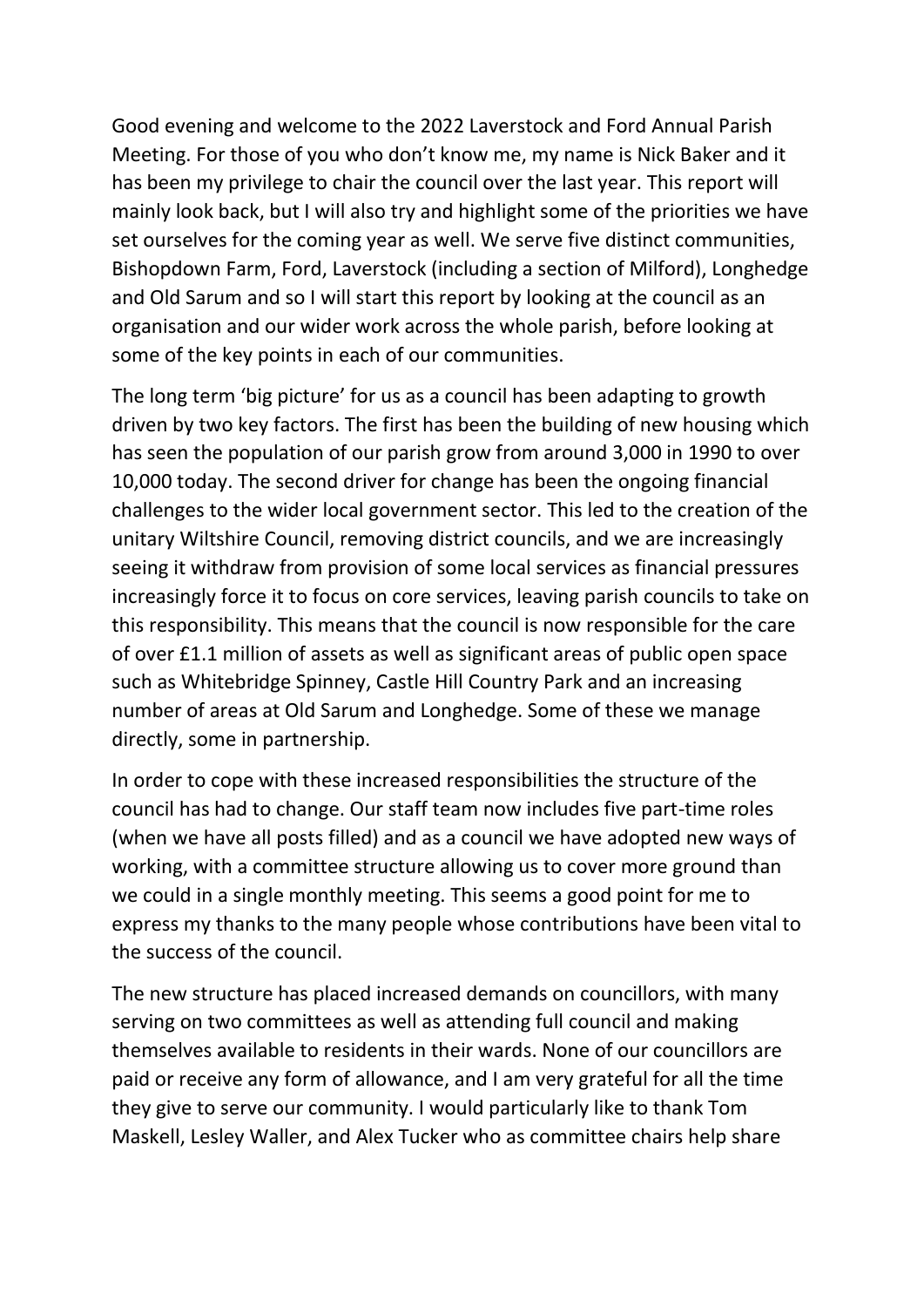the leadership responsibility within the council and have all made a significant contribution to the work that has taken place over the last year.

Aside from our councillors there are many volunteers who contribute to the work of the Parish Council. I would like to thank all those who have given their time in one way or another, including those who have done such an excellent job preparing our Neighbourhood Plan, David Law who manages our website, and all those who deliver our Parish News.

This has also been a time of significant change within the staff team. Andrew Prince, stepped down as Parish Clerk after serving in this role since January 2013. We are very grateful for the skill, dedication and breadth of knowledge that he bought to the role, and it is hard to overstate the significance of his contribution to major projects including the development of Castle Hill Country Park and the redevelopment of the boardwalk. We are also grateful for the way that Andrew has supported the transition process by continuing in the post of responsible financial officer while we review the staffing structure and fill other posts.

We are very fortunate to have an excellent internal candidate to step into Andrew's shoes in the form of Trudi Deane who was our deputy clerk for several years. The smooth transition that has taken place is much to both of your credit and we know that the leadership of our staff team will be in safe hands for years to come.

I would also like to thank Rose Whitefield who recently left the staff team after pioneering the role of Community Engagement and Communications officer and to welcome Joe Elder as our new operations assistant. I am very grateful that Amy Cavendish, our operations officer is not going anywhere and for her continued contribution to our work and to Juliet Brain who edits the Parish News with great skill.

As you have heard it has been a year of significant change, and so I thought it was important to take time to recognise all those involved. There are three other parish-wide projects which I would like turn to. The first is our on-going programme of investment in our parish, where we have focused particularly on providing the outdoor play and recreation spaces so important for wellbeing and good mental health for all ages and also on bus shelters which both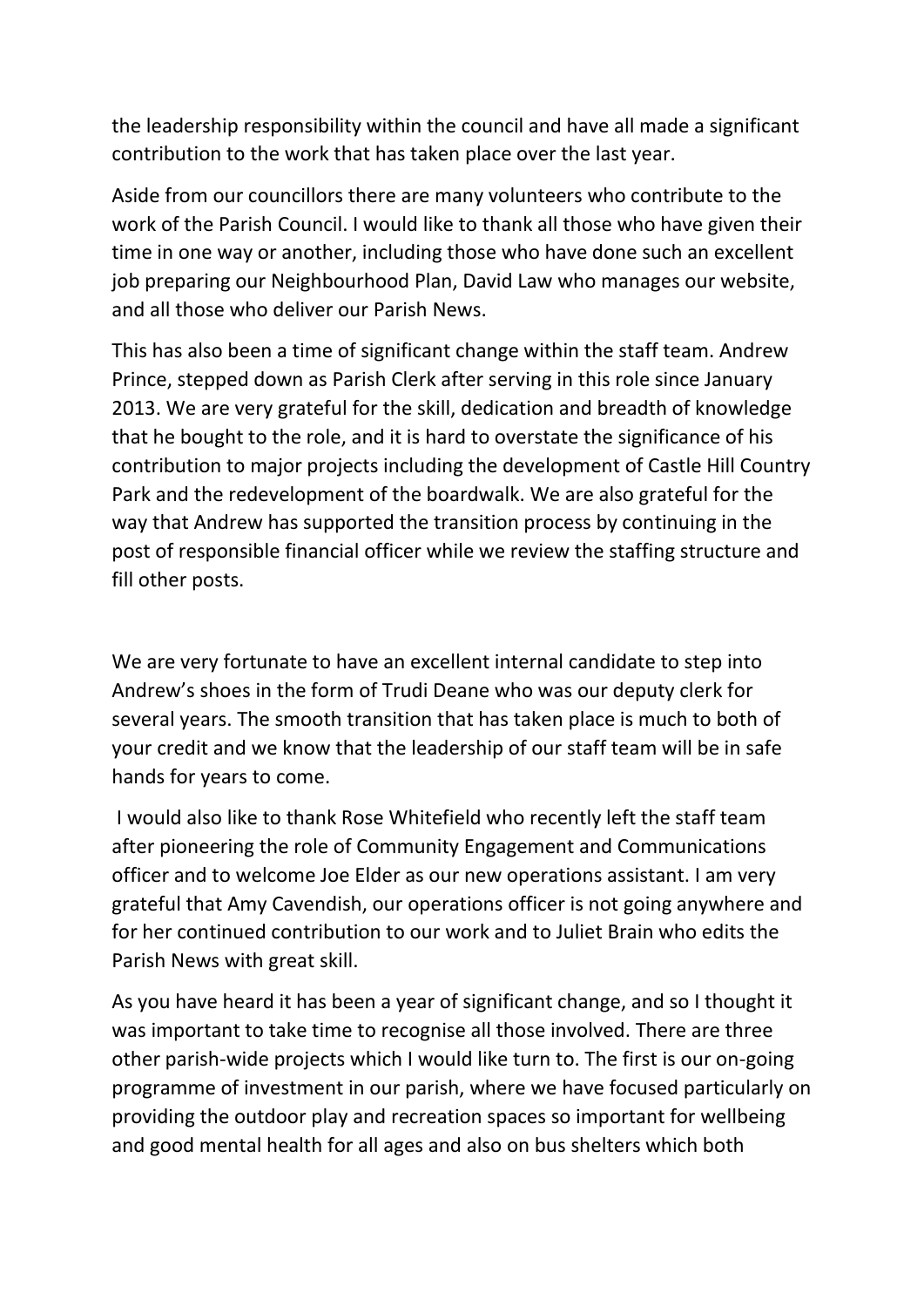promote the use of this environmentally friendly method of transport and tend to particularly be appreciated by older residents of the parish.

The play areas at Partridge Way, Old Sarum and St Jude's Close, Bishopdown Farm were particularly bad examples of the state of disrepair Wiltshire Council had allowed many of these facilities to fall in to. Some were so unsafe they had to be closed off, and all were eye sores rather than places for children and families to enjoy. The next two pictures show the effect of the £50,000 refurbishment which we undertook. Moving forward we have taken St Peters Road and St Lukes Close Play Areas, Bishopdown Farm under asset transfer so now own these. Plans are in place to replace both these later this year at an estimated cost of £100K. We plan to accept management Sycamore Drive and Drake Close probably early next year and will then be refurbishing both of those. In order to prevent this situation arising again in the future, this council has a policy of each year setting aside 5% of the value of our assets to fund their replacement in the future. This does however mean that in addition to the expenditure we are needing to undertake to make up for years of underspending by Wiltshire Council, each time we take on new assets as new developments open, this puts additional pressure on our precept.

We are very conscious as a council of the increased financial pressure we are all feeling at this time of high inflation, and this year we are carrying out a major review of all of our assets to ensure that we achieve best value for council tax payers in the way we manage, adopt and plan to replace assets and steward the funds which have been given to us to care for them.

Another major external challenge which faces all of us today, and which will have a particular impact on our children and grandchildren's generation, is the climate crisis and the related loss of bio-diversity. We live in a beautiful parish, where you can experience a wonderful diversity of nature and as a parish council we want to do more to protect this, both through our own actions and through supporting the work of the many individuals and groups already working on the issue. This year we passed a new environment policy and we are looking forward to setting up an Environment Action Plan Group in the coming months to enable us to start taking action on the environment in our community. If you would be interested in getting involved, then please do talk to Amy, our operations officer.

The last parish-wide initiative I would like to mention is our neighbourhood plan. This is a really important document, which allows local residents to have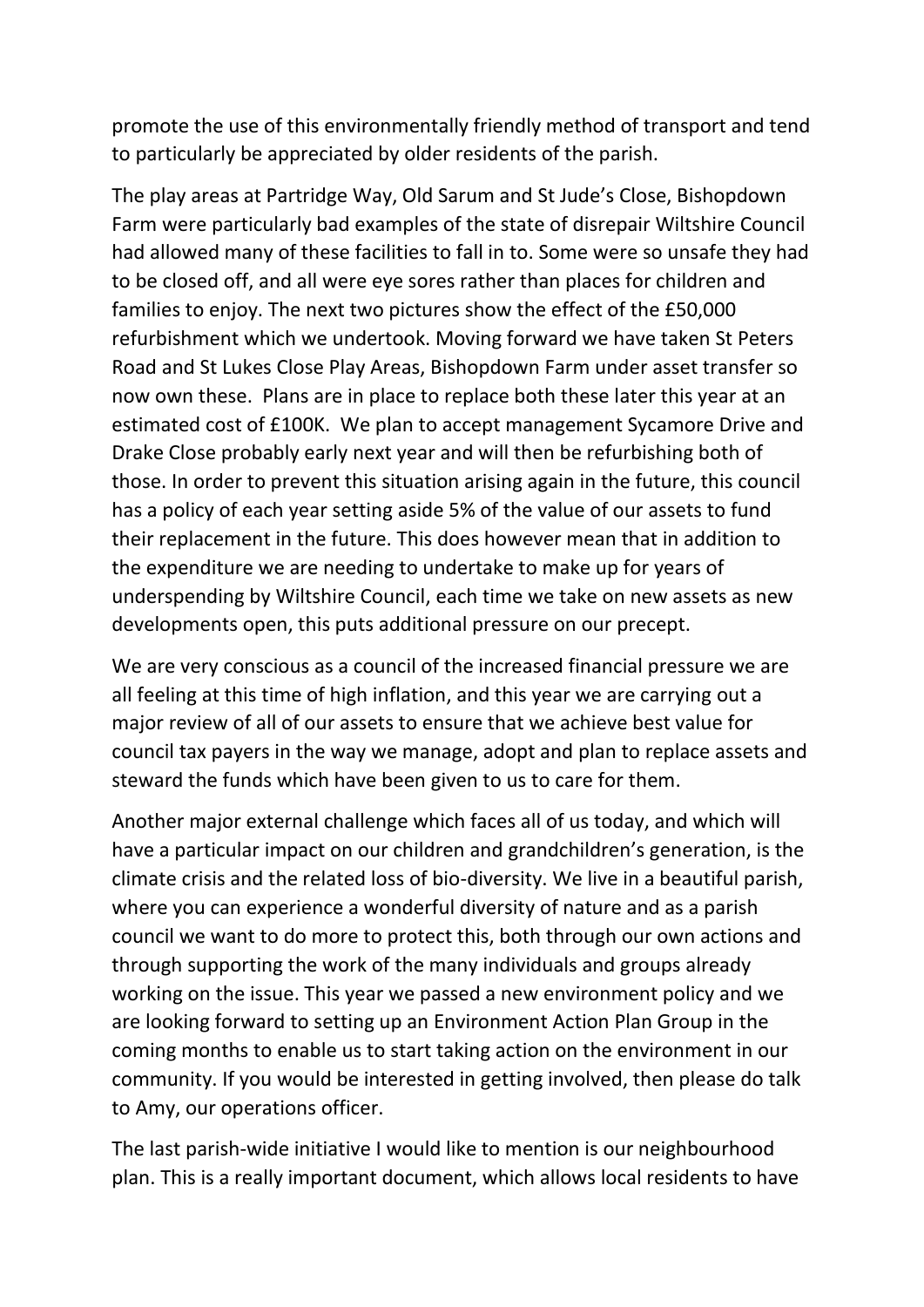a considerable say in shaping the way which development occurs within a parish. Work on the plan has been going on for nearly five years now and has involved thousands of volunteer hours from the steering group and others. I would like to ask Vic Boussereu who leads the steering group to give a brief update on progress…

Thank you Vic, we are all very grateful for the dedication and depth of knowledge you and your colleagues have bought to this process. You have facilitated a listening exercise which allows us to genuinely say this plan represents the views of our community.

I would now like to turn to look briefly at the work that has taken place over the last year and the future priorities for each of our five communities.

People began moving into homes in Bishopdown Farm and Hampton Park in 1992 and so as we reach the 30 year anniversary of these communities we are beginning to see considerable wear and tear on much of the original infrastructure. I mentioned our ongoing investment in play areas earlier in this report, but in addition to these spaces for the younger members of our community, we have also taken over responsibility from Wiltshire Council for the green and the Hampton Park trail. We know that our residents value the semi-rural nature of the parish and the easy access to green space so we will continue to maintain these spaces and hope to be able to increase the number of access points to the Hampton Park trail, working with Wiltshire Highways to ensure that the access routes are safe and meet all legal requirements.

As Wiltshire Council's lease on the pavilion draws to a close we are starting discussions with the landowner and the existing management committee, to ensure that this facility remains available to the community and to understand the best way we can contribute to this.

With a population of over 3,600 people, Bishopdown Farm and Riverdown Park represent around a third of the residents of the parish and are entitled to be represented by five councillors on our council. Currently they are very ably represented by Councillor Lesley Waller, and Tom Maskell my vice-chair and an Old Sarum resident is kindly supporting her. This community is very fortunate to have in Lesley a dedicated councillor who constantly has her eyes open for things that need doing and who speaks up for the community. However there are three vacant councillor positions and I would love to see a new generation of councillors coming on board to represent this community.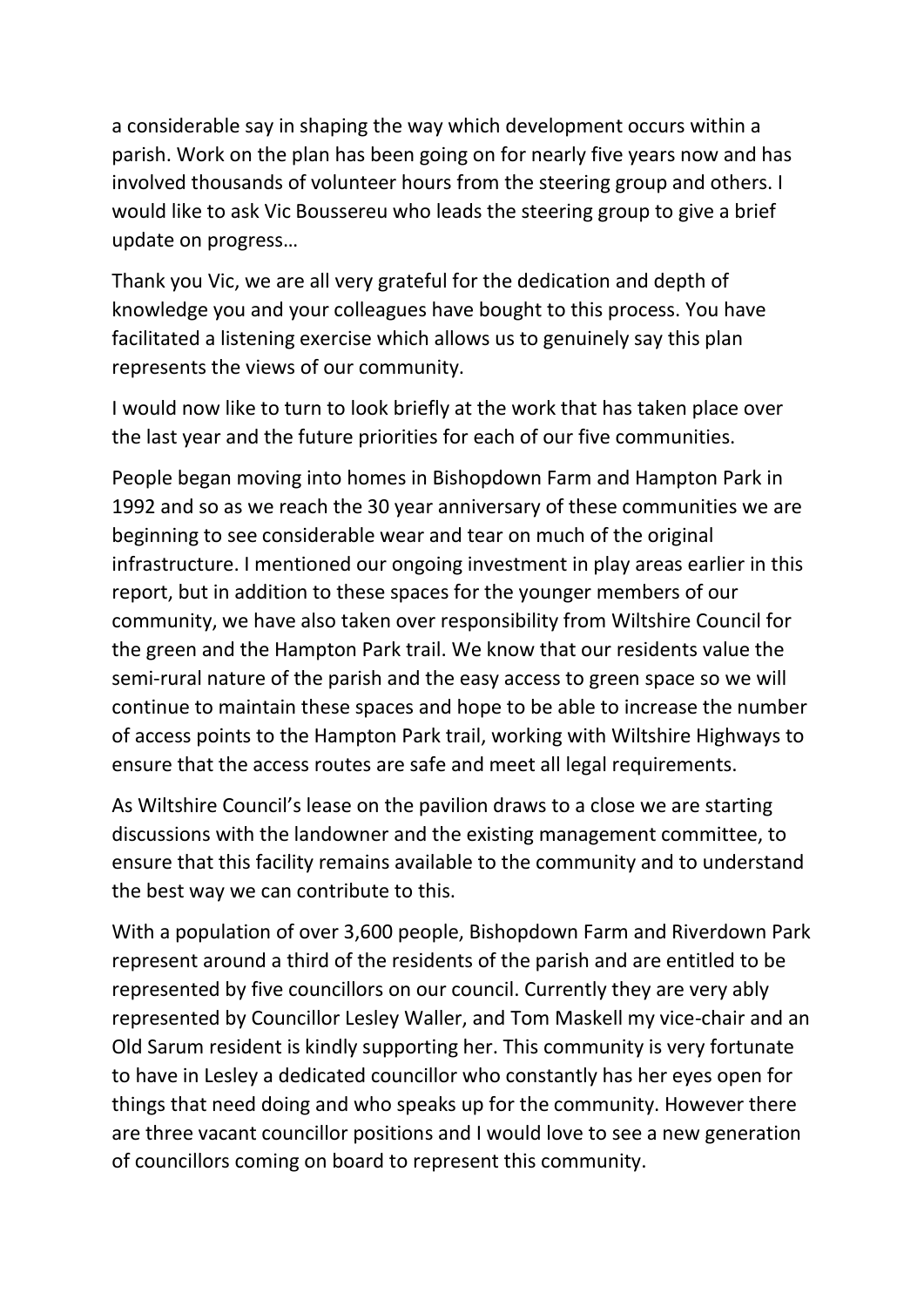Although it does represent a commitment of that most valuable resource, time, it is also an incredibly rewarding way of serving your local community and I would encourage local residents to talk to Lesley, me or Trudi about how to get involved.

Lastly at Bishopdown Farm, work continues on the Castle Hill Country Park, which is owned by the Parish Council and manged by the Land Trust working with Wessex Ground Services and the Wiltshire Wildlife Trust. I'd like to invite Hannah Boscence from the Land Trust to briefly report on the developments this year and what we have to look forward to.

Turning to Ford, the smallest of our communities, I'd like to flag up one success and one long term project. The success is the installation of our Speed Indicator Device. A digital sign which flashes up a warning when drivers exceed the speed limit and which also allows us to monitor patterns of poor driving. This is one of the major issues of concern which residents flag up to us, particularly in areas such as Ford which can be used as 'rat runs'. Ford is therefore one of three initial sites which the device 'SID' for short will be rotated around to help combat the issue. I am really grateful to Trudi and Amy for the hours of work they put in finding safe locations for the sites and arranging the necessary contracts.

I have already touched on the dangers of climate change and importance of outdoor recreation to health and well being, and long distance cycle paths make a significant positive contribution to both issues. The parish council is working with Wiltshire Council, COGs and other groups to improve cycle routes This design work has been done to make substantial improvements to this path connecting Ford to Bishopdown. It is part of a wider network connecting outlying areas beyond Ford into the city. The intention is to improve this section to provide a proper 'shared use' path which will link the cycle routes as well as improve the footpath. However, the costs are estimated at £500,000.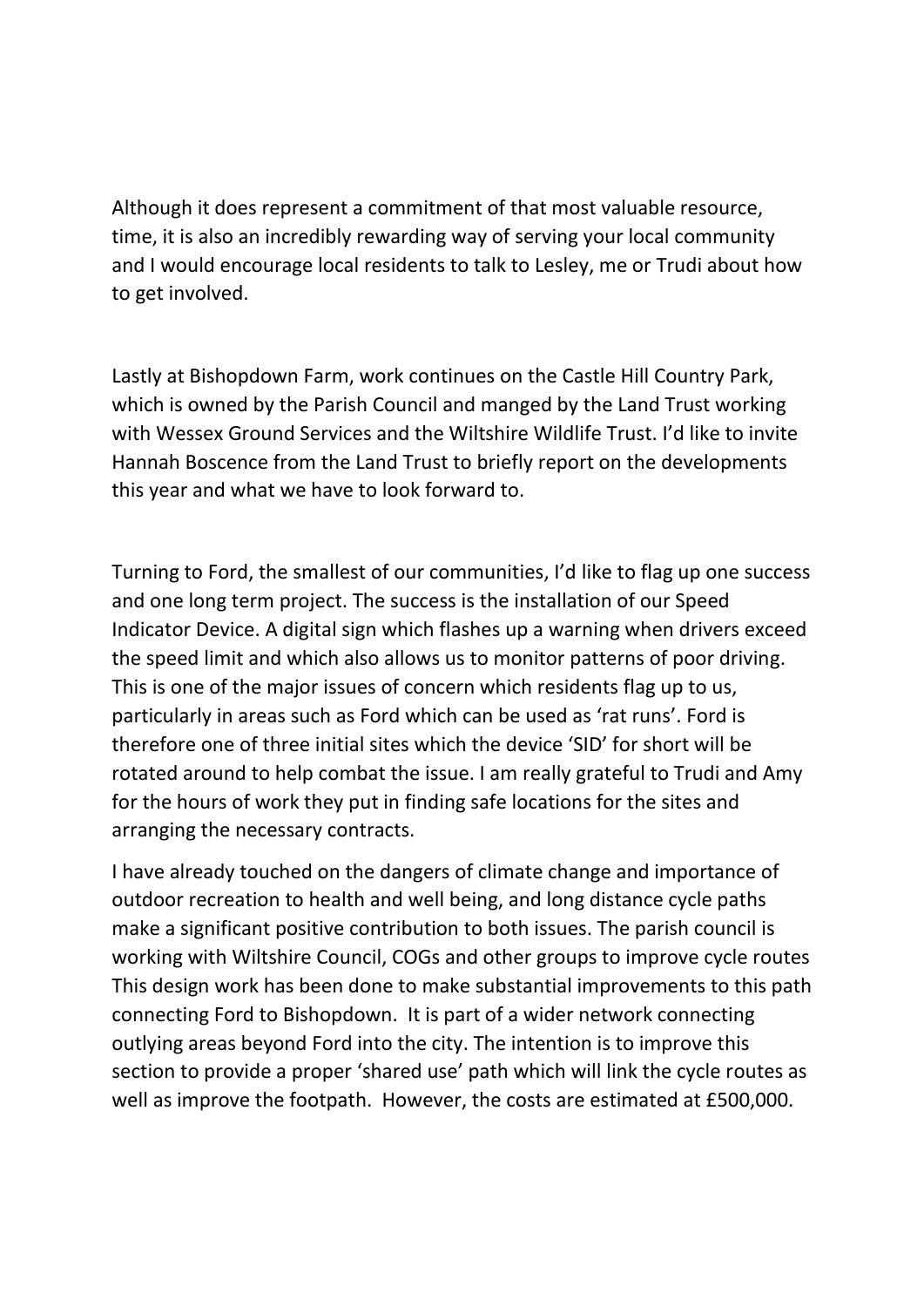A bid has been made for central government funding and investigations are continuing into further sources of funds. This is a long term project and dependent on external funding, but we hope to see progress this year.

In Laverstock and Milford, much of our focus has been on the Church Road area. The issue of traffic on this road, particularly at the start and finish of the school day have been one of the most frequently raised concerns by local residents for many years. Not only does this lead to delay and pollution, but we sometimes see the frustration it causes leading to dangerous driving with cars driving along pavements which are being used by school children. This council has therefore been working with Wiltshire Council and the three schools to both try and reduce car use through long term strategies and also look at ways of reducing the worst of the parking problems directly around the schools where the pavements are most used by children. After extensive consultation with local residents we have therefore recommended an experimental traffic regulation order that will introduce a single yellow line preventing parking or waiting between 2 and 4pm on Church Road between Bishop's Mead and The Green and the first section of Elm Close.

We hope that this regulation will reduce the problems immediately outside the school, and improve the safety of those using the pavements. We also hope that alongside the other work that is being done to promote active travel, use of buses and of the London Road Park and Ride car park, this will reduce the total number of cars parking in the village centre. However the proof of the pudding will be in the eating, and the important thing to remember is this is an Experimental traffic regulation order which will cease effect in 18 months unless it is renewed after further consultation. We will be monitoring this closely to evaluate how much it improves the situation and to identify any areas which are negatively effected as parking habits change. In around a year there will then be further extensive consultation with the community to decide whether we want to retain the regulation.

The already congested state of Church Road is just one of many reasons why there was almost universal opposition in our local community to the proposal to build 135 houses at the foot of Cockey Down. I won't rehearse all of the other reasons for why this area is grossly unsuitable for development, but the much loved local landscape and the proximity to an important site of special scientific interest are two other key reasons. All has been very quiet on this application for over a year now as the developers carry out further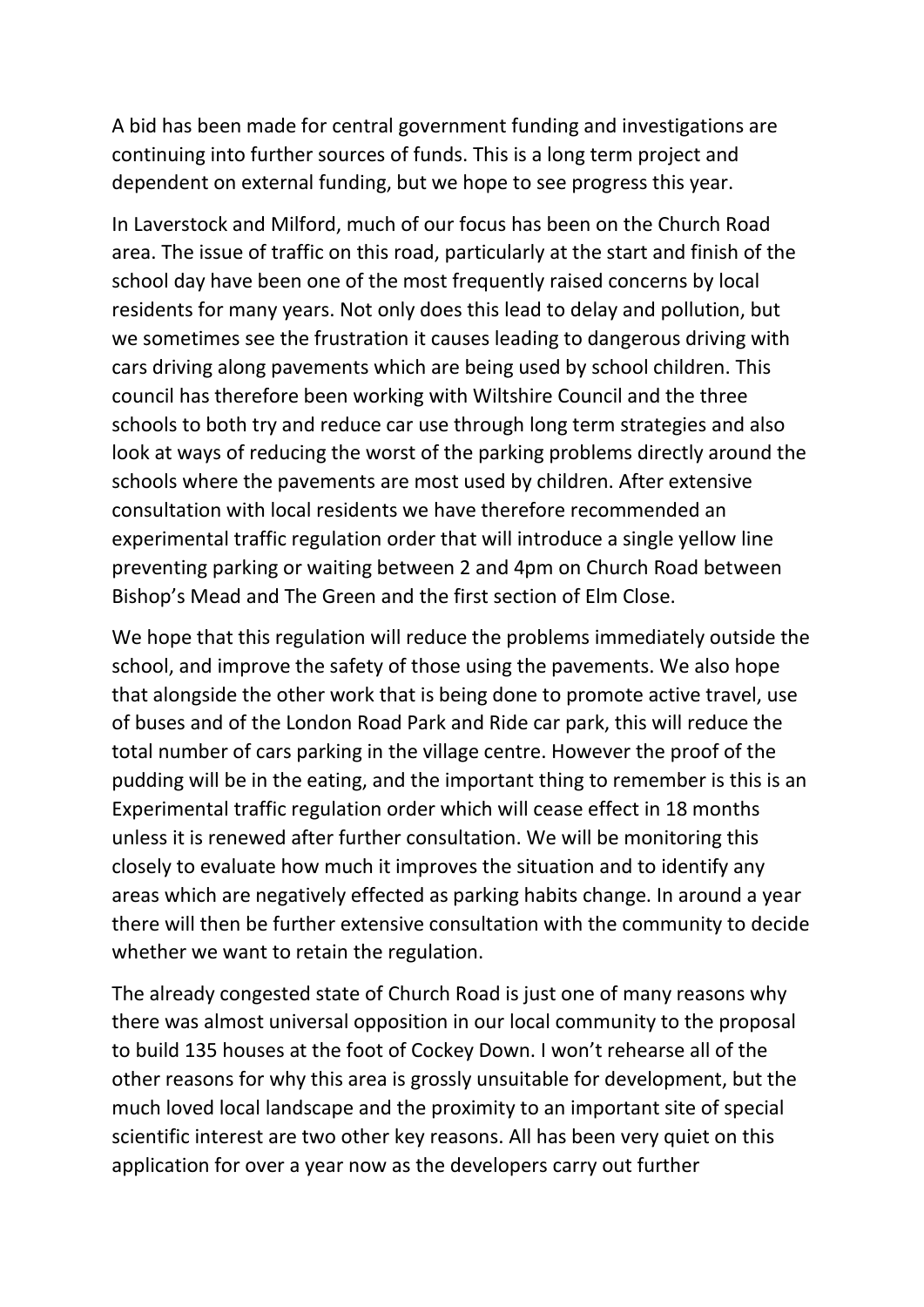consultations with Natural England on the issue of the impact of the development on biodiversity. At the moment they are not pushing Wiltshire Council to resolve the application. However I am concerned that I recently received confirmation that Wiltshire Council has for a second year failed to meet its Five Year Housing Supply allocation from central government. This creates a presumption in favour of developments as long as they can meet certain requirements including bio-diversity net gain and is a worry sign. This council will continue to campaign against this unwanted development if there is any movement on the issue.

If Laverstock and Ford are our two most established communities, Longhedge is our newest, and it is really exciting to see not just houses being built, but community starting to take shape, and to be able to contribute to this process. I know how much local residents have appreciated the opening of the shop and café in the community centre this year. As a parish council we have worked with Abri to create a community growing space, and are looking forward to continuing this partnership to create an outdoor gym area.

We have continued to engage with and sometimes challenge Vistry on their wider contribution to the community their customers will live in. Having seen that the group made a profit of £346 million pounds this year, I was disappointed with the slow pace of development of the country park and that there was no flexibility within their budgets to respond to a community request to enlarge the changing rooms by the football pitch to provide a space for youth and community groups to meet.

Instead they are continuing to push ahead developing the existing changing rooms, with no sign yet of a pitch to play on, nor clear agreement on who will maintain and manage these spaces. Although the parish council will continue to engage with Vistry on the issue and look to see whether it can support the running of this facility, there is a real danger that a white elephant could be created, under used and left to be maintained by the management company at the expense of local residents. Another issue which I know is a concern to many local residents is lack of mobile phone reception, and I will ask Councillor Patrick Schneider to say a few words on the issue.

Last in among our communities only alphabetically is Old Sarum. I have already mentioned the investment in the Partridge Way play area. Another significant project to be completed this year was the Skate Park, a project which was